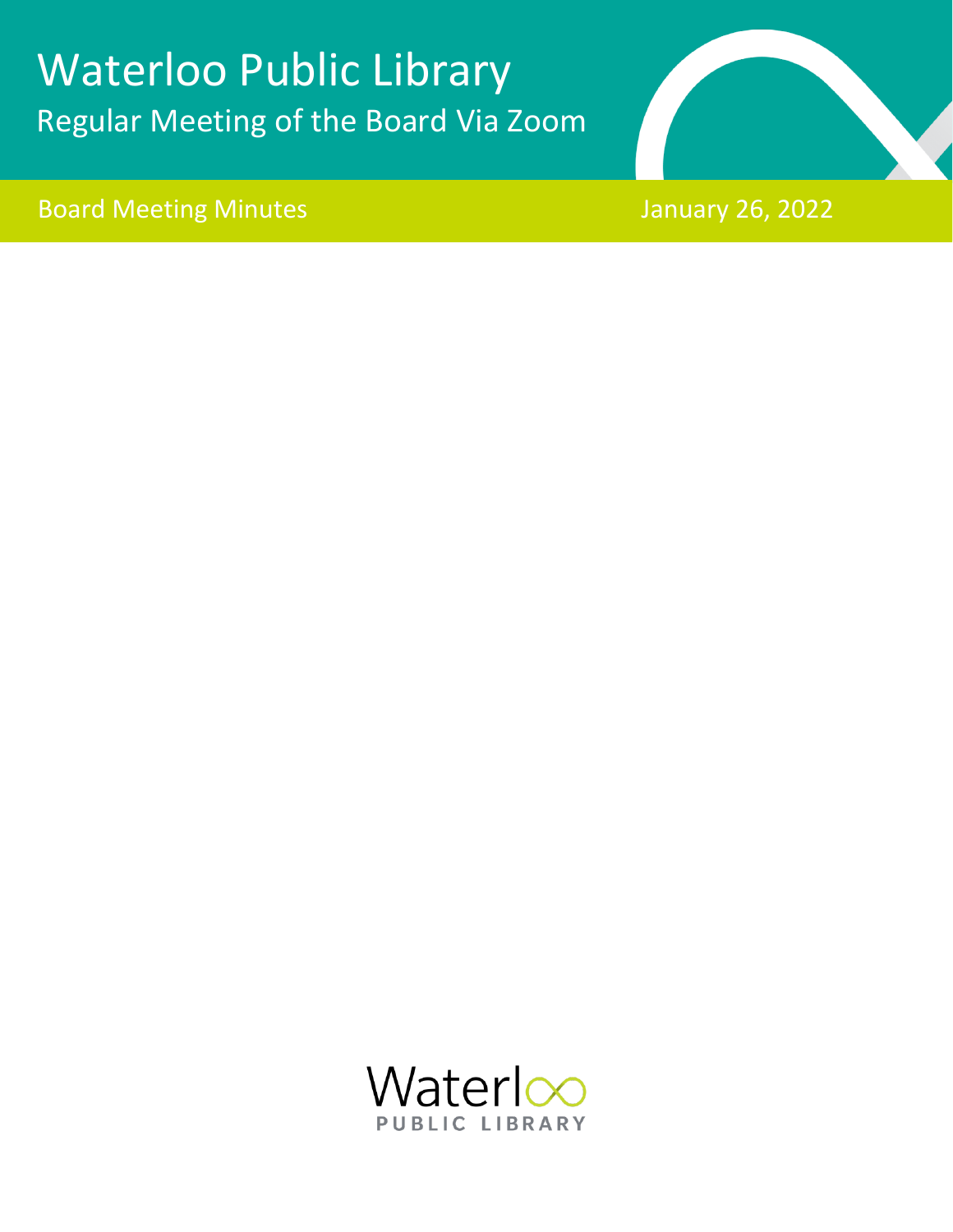**Board Members Attending:** K. Coviello (Chair) 5:18 p.m.; D. Charlton; R. Harder; K. McManus (Vice-Chair); F. Mensink; J. Murphy; I. Pandit; J. Strong

**Staff:** L. Clarke (CEO); G. Van Eek Meijers (Deputy CEO); Laura Dick (Manager, Branches)

**Regrets:** Councillor D. Freeman

## **1. Call to order:**

- 1.1 Land Acknowledgment K. McManus
- K. McManus (Vice-Chair) called the meeting to order.

# **2. Welcome and introduction of our new Board member - Jennifer Murphy**

#### **3. Approval of the agenda**

Item # 6 – Deferred

**Moved by D. Charlton,** seconded by F. Mensink, that the agenda be approved as amended

 **Motion carried.**

#### **4. Disclosure of pecuniary interest and the nature thereof** - None

#### **5. Approval of the minutes of the regular meeting November 24, 2021**

**Moved by J. Strong,** seconded by R. Harder, to approve the minutes of the November 24, 2021 meeting as amended.

**Motion carried.**

#### **6. Staff presentation – Madison Paulozza, Collections – Simply Analytics product**

Deferred

#### **K. Coviello assumed Chair**

#### **7. Business arising from the minutes**

7.1 OLBA Diversity, Equity and Inclusion training opportunities - F. Mensink

F. Mensink shared a summary of DEI training articles and videos available, as well as upcoming OLA Super Conference sessions on this topic. Board members will review the sources presented with the goal of engaging discussion at a future Board meeting.

#### **8. Correspondence**

o None

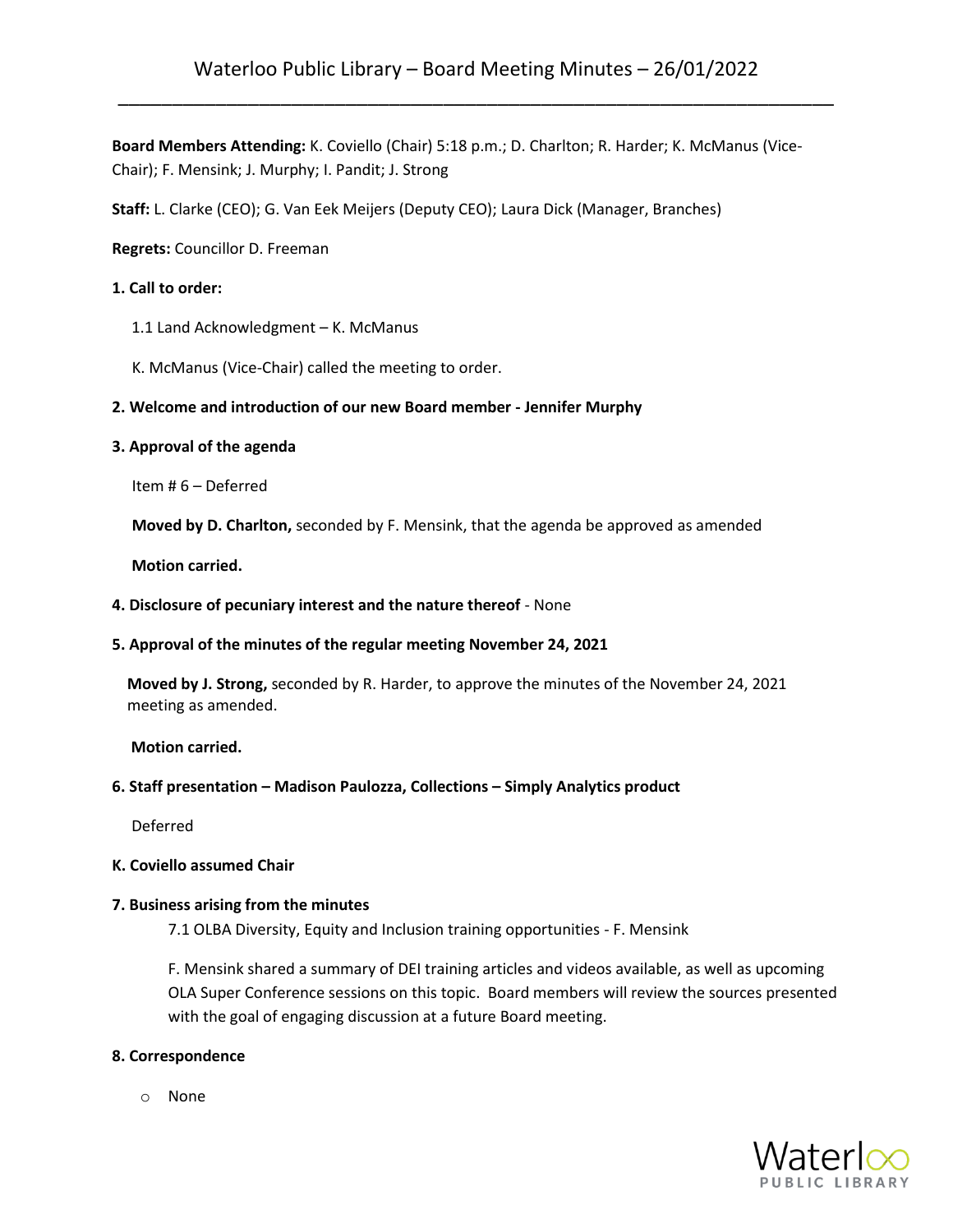## **9. Chair update** – K. Coviello

o None

# **10. Committee Reports**

o None

# **11. Information items**

11.1 Eastside Branch Report – L. Dick

- $\circ$  Milestone achieved with Eastside Branch occupancy granted on Thursday January 17, 2022
- $\circ$  In alignment with the environmental literacy theme of the Eastside Branch, we have partnered with Alveole to implement an urban apiary at the Branch. This unique Bee Project partnership will introduce the community to the pollinator role bees play in every aspect of the ecosystem, supporting the growth of trees, flowers, and other plants, which serve as food and shelter for creatures large and small. Alveole will provide a dedicated beekeeper and offer workshops and webinars
- o L. Dick, along with our Eastside architects Tina Ranieri-D'Ovidio (ward99 architects) and Matthew Muller (John MacDonald Architect) will be presenting at this year's OLA Superconference. "A Little Bit of Luck, a Whole Lot of Planning: Designing a New Library in the Midst of a Global Pandemic". Thursday February 3, 2022
- o Opening for the Eastside Branch is planned for the spring, date tbd
- 11.2 CEO Report L. Clarke
	- o The Eastside Branch sponsorship marketing campaign has been very successful with all named spaces sponsored along with many \$500 donations for a donor's name to be displayed on the beautiful donor wall
	- o Reduced library hours, Monday through Saturday 10 a.m. to 6 p.m. and closed Sundays, will continue through February. Regular hours will resume in early March depending on the Province of Ontario Covid-19 Reopening Act guidelines

#### **12. Other Business**

o None

**13. In-camera for the purpose of considering the following subject matter – personal matters about an identifiable individual**